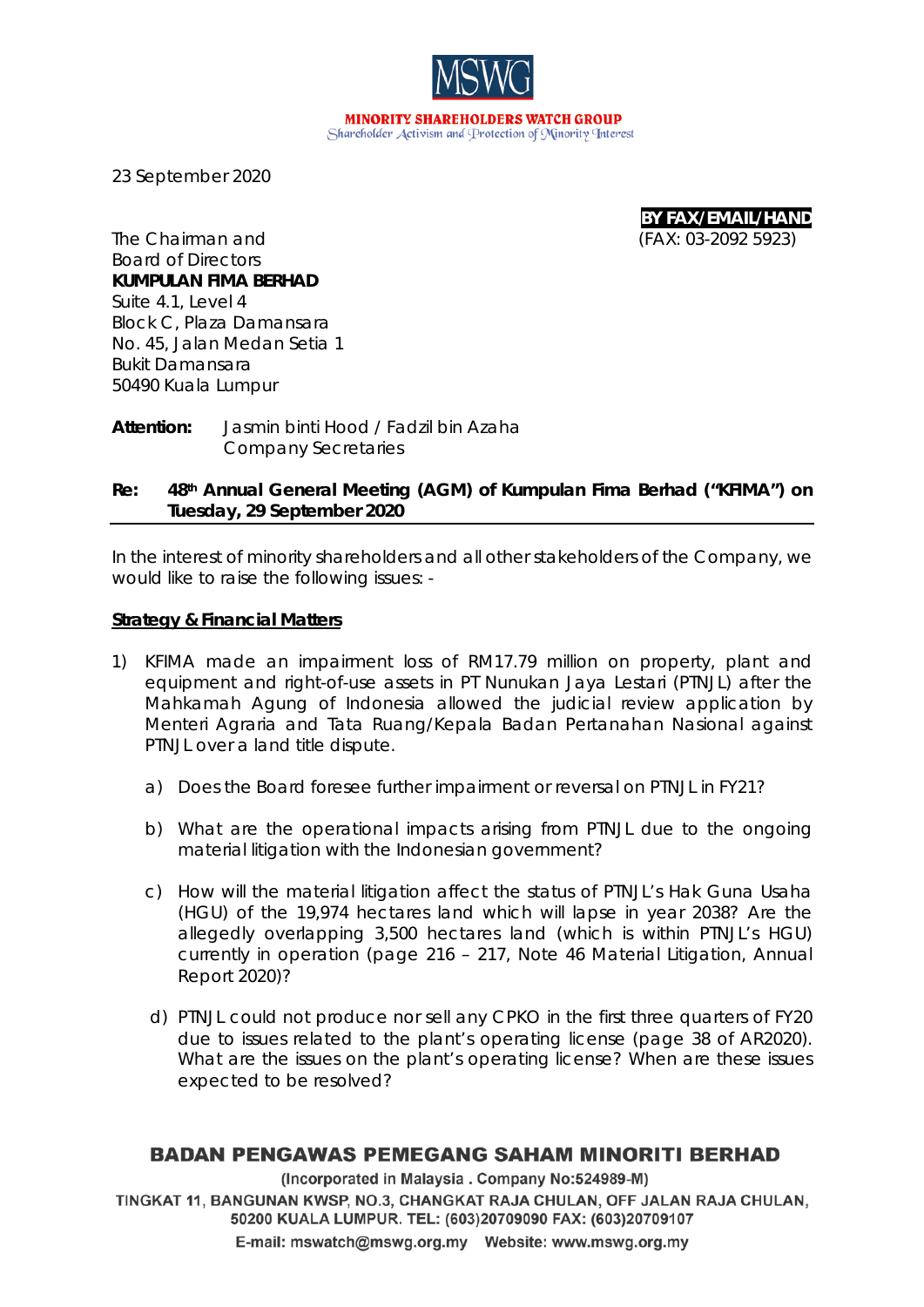

- e) Will the plantation division be able to turn around in FY21?
- 2) KFIMA's average oil extraction rate (OER) decreased to 21.68% in FY20 from 22.34% in FY19 (page 43 of AR2020), resulting in a 14.7% decline in CPO production to 40,934 MT from 47,966 MT in FY19.
	- a) What is the age profile of KFIMA's trees in Malaysia and Indonesia?
	- b) What caused the lower OER in FY20? How does the OER compare to industry average?
- 3) Revenue of the manufacturing division declined gradually from RM266.68 million in FY16 to RM134 million in FY20 (page 34 of AR2020). Meanwhile, pre-tax profit of the division declined to RM26 million as compared to RM30.56 million in fY19.

The management expects further margin pressure in FY21 due to the lack of economies of scale.

- a) What are the other sectors that the manufacturing division can tap into to reduce the heavy reliance on the security printing business for the public sector?
- b) KFIMA aims to shift the manufacturing business towards developing integrated end-to-end, next generation solutions and services that can open new market opportunities and enhance its competitiveness (page 34 of AR2020). How does this renewed focus differ from current strategy?
- 4) The Bulking division plans to expand the capacity of its terminal in North Port, Port Klang, by a further 20,440 cbm thus ensuring that they are well placed to respond to growing demand in the future.

How much will this expansion exercise cost? Has KFIMA managed to secure offtake order for the additional capacity?

- 5) High crude oil price will encourage the use of alternative fuel including biodiesel. With the uncertainties in crude oil prices, what would be deemed as an approximate crude oil and CPO price that would render biodiesel less price competitive?
- 6) As at 31 March 2020, the Group has cash and bank balances of RM124.33 million and short term cash investments of RM171.6 million. The cash is placed as deposits at licensed bank at an average effective interest rate of 3.02% per annum.

There is, also, short term borrowings of RM33.5 million. The weighted average effective interest rate of the borrowings during the financial year was 4.74% per annum (pages 134, 135, 193, 201 of AR2020).

# **BADAN PENGAWAS PEMEGANG SAHAM MINORITI BERHAD**

(Incorporated in Malaysia . Company No:524989-M)

TINGKAT 11, BANGUNAN KWSP, NO.3, CHANGKAT RAJA CHULAN, OFF JALAN RAJA CHULAN, 50200 KUALA LUMPUR. TEL: (603)20709090 FAX: (603)20709107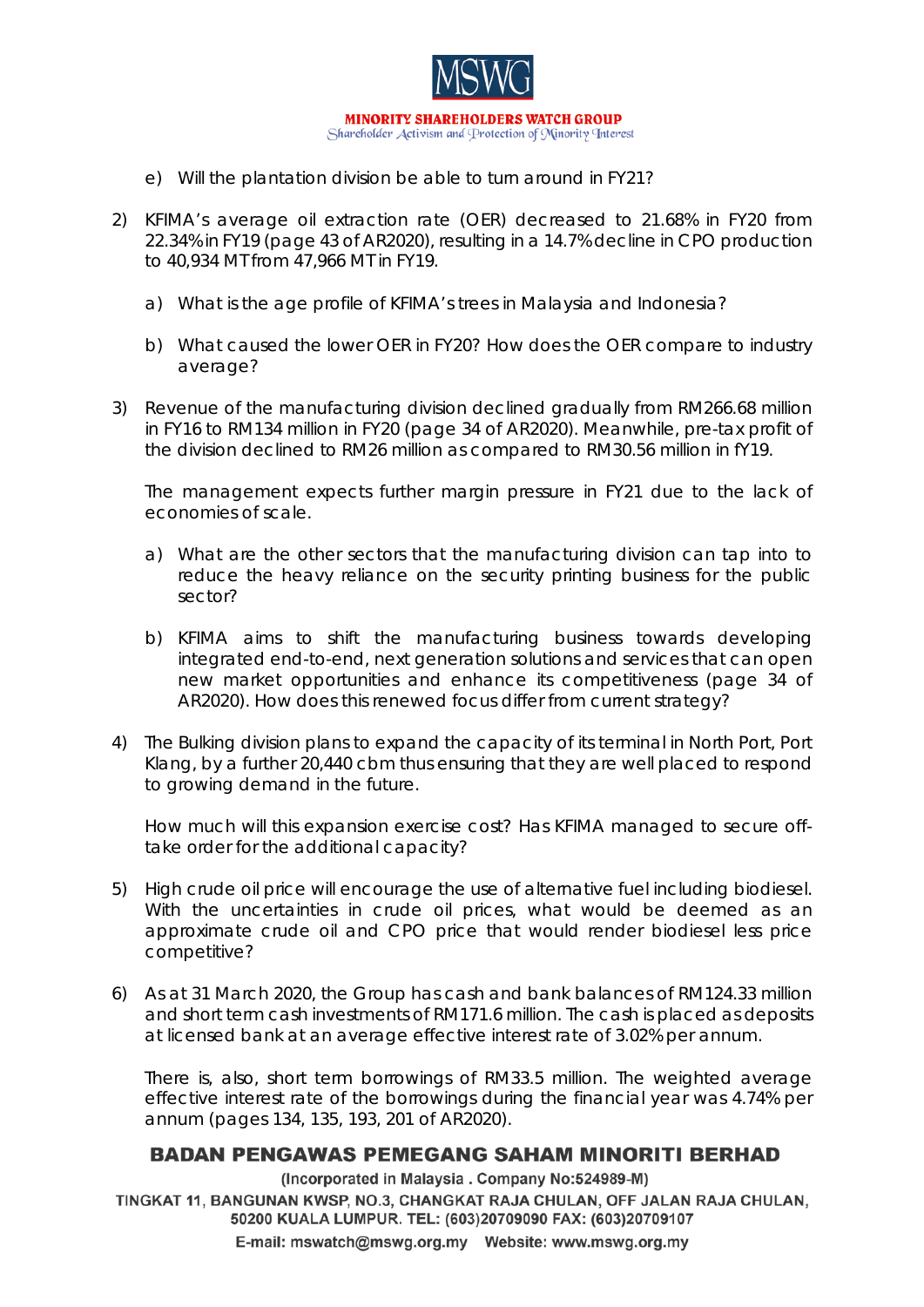

- a) What is the average rate of return on the short-term cash investments?
- b) Considering that cash and bank balances earned only 3.02% p.a compared to the higher rate of 4.74% p.a. charged for facilities, why did the Group not use the high cash and bank balances instead to pare down the facilities?
- 7) RM46.96 million of KFIMA's trade receivables have passed due for more than 120 days but not impaired. The overdue receivables made up 33.4% of KFIMA's total RM140.56 million receivables as of 31 March 2020 (page 189 of AR2020).

To which business segment does the overdue receivables relate to? How much of the 120 days-overdue receivables recovered to-date?

#### **Corporate Governance Matters**

1) Under Bursa Malaysia Main Market Listing Requirements Chapter 9, Appendix 9C Part A, Para. (30), a listed issuer is required to disclose in the Annual Report, a statement relating to the internal audit function of the listed issuer, i.e. whether the internal audit function is performed in-house or is outsourced and the costs incurred for the internal audit function in respect of the financial year.

We do not see the disclosure of internal audit cost in the Annual Report. Please explain.

2) On Practice 4.2 of the Malaysian Code on Corporate Governance, KFIMA stated it would seek annual shareholders' approval on Resolution 10 and 11 for the retention of independent directors who have served beyond 9 years.

The two independent non-executive directors (INEDs) Encik Azizan Mohd Noor and Dato' Rosman Abdullah have served the Board for 17 years and 16 years respectively. However, there is no mention of whether two-tier voting process will be conducted in the retention of the two directors.

Please explain why two-tier voting is not adopted.

# **BADAN PENGAWAS PEMEGANG SAHAM MINORITI BERHAD**

(Incorporated in Malaysia . Company No:524989-M) TINGKAT 11, BANGUNAN KWSP, NO.3, CHANGKAT RAJA CHULAN, OFF JALAN RAJA CHULAN, 50200 KUALA LUMPUR. TEL: (603)20709090 FAX: (603)20709107